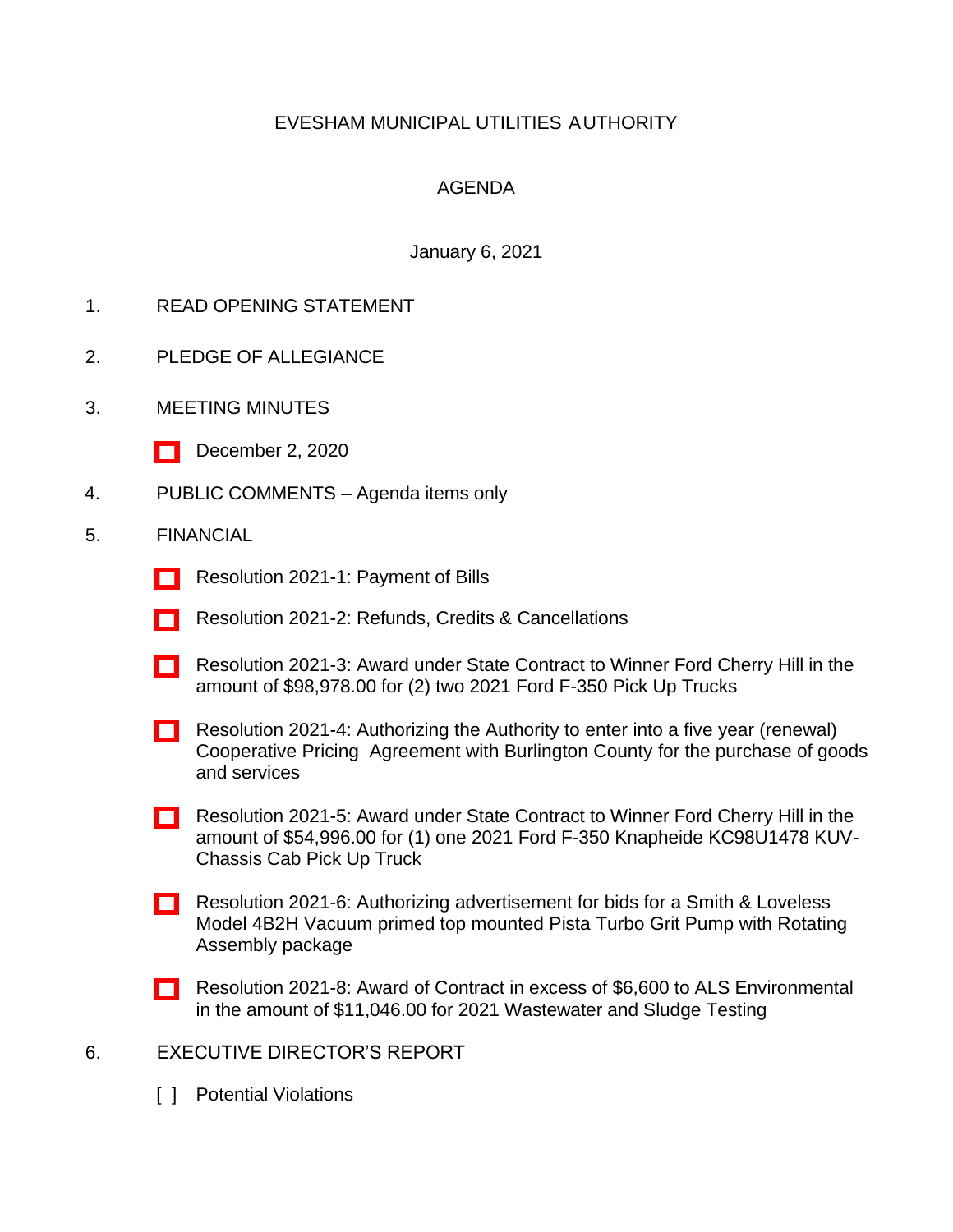### 7. ENGINEER'S REPORT:

- [ ] Supplying of Chemicals
	- [\[ \]](http://www.eveshammua.com/wp-content/uploads/2021/01/Resolution-2021-7-Chemical-Contract.pdf) Resolution 2021-7: Award of Chemical Contracts per Consulting Engineer's recommendation
- [ ] Review of Engineer's Status Report
- [ ] Update: South Side Water Storage Tank
- [ ] Update: Locust Avenue Pumping Station Upgrade
- [ ] Update: Route 70 Water Main
- [ ] Update: Route 70 Sewer Main
- [ ] Update: Elmwood WWTP Resiliency Improvements
- [ ] Update: Knox Boulevard Water Main Replacement
	- [\[ \]](http://www.eveshammua.com/wp-content/uploads/2020/12/Resolution-2021-9-RTW-Change-Order-No.-1-Board.pdf) Resolution 2021-9: Approval of Change Order #1 in the amount of \$21,850.00 to RTW Construction, Inc.
	- [] Resolution 2021-10: Approval of Change Order #2 in the amount of \$128,749.68 to RTW Construction, Inc. \*\*TABLED\*\*
- [ ] Update: Heritage Village (Phase 1) Water Main Replacement
	- [] Resolution 2021-11: Approval of Change Order #3 in the amount of \$ 108,494.87 to MSP Construction, Inc. \*\*TABLED\*\*
- [ ] Update: Heritage Village (Phase 2) Water Main Replacement
- [ ] Update: Elmwood Storage Building
- [ ] Update: Elmwood Tertiary Filter Rehabilitation
- [ ] Update: Woodlake Drive Water Main Replacement
- [ ] Update: Well No. 7 Building
- [ ] Update: Greenbrook Drive Water Main Replacement
- [ ] Update: East Main Street Sewer Rehabilitation
- [ ] Update: Defense Drive Water Main Replacement

#### **FINAL QUESTIONS FOR ENGINEER**